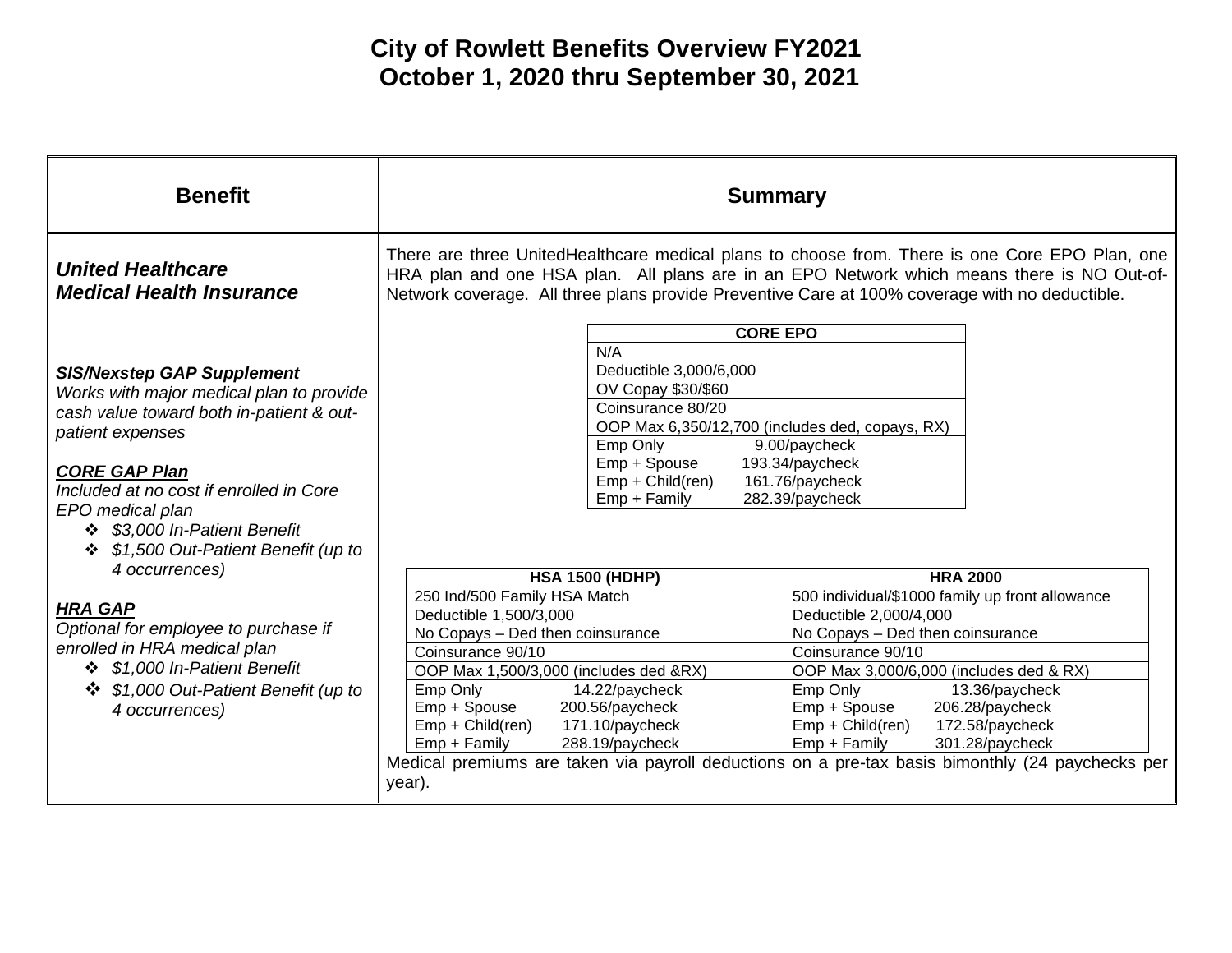| <b>UnitedHealthcare</b><br><b>Prescription Drug Coverage</b> | met for 90-day supply.                                                                                                                                                                                                                                                                                                                                                                                                                                                                                                                                                                                                                                                                                                                                                                                                                                                                                                                                                                                                                                                                                                | Prescription drug coverage included under all three UHC medical plans when utilizing CVS Network<br>(No Walgreens). UHC assigns medications into one of four levels that are not based on generic vs<br>brand, but on cost and efficacy. There is a Four Tier copay applied to all three medical plans. There is<br>no RX deductible on the Core EPO or the HRA medical plans, only copays for RX.<br>On the HSA medical plan, the pharmacy benefit is subject to the medical plan deductible before the<br>Four Tier copay structure will apply. Mail order is available for a 90-day supply at 2.5X copay on EPO<br>and HRA plan, and on the HSA plan, member pays full discounted cost unless deductible has been |
|--------------------------------------------------------------|-----------------------------------------------------------------------------------------------------------------------------------------------------------------------------------------------------------------------------------------------------------------------------------------------------------------------------------------------------------------------------------------------------------------------------------------------------------------------------------------------------------------------------------------------------------------------------------------------------------------------------------------------------------------------------------------------------------------------------------------------------------------------------------------------------------------------------------------------------------------------------------------------------------------------------------------------------------------------------------------------------------------------------------------------------------------------------------------------------------------------|----------------------------------------------------------------------------------------------------------------------------------------------------------------------------------------------------------------------------------------------------------------------------------------------------------------------------------------------------------------------------------------------------------------------------------------------------------------------------------------------------------------------------------------------------------------------------------------------------------------------------------------------------------------------------------------------------------------------|
| <b>United Concordia</b><br><b>Dental Insurance</b>           | There are two dental plans options to choose from. There is a traditional PPO dental plan that allows<br>access to both contracted and non-contracted dental providers. The PPO dental plan provides<br>preventative care at 100%, basic/restorative at 80%, and major at 50%. A \$50 deductible is applied to<br>each family member (up to \$150 for family) for basic and restorative services per year. There is no<br>deductible for preventative services. The yearly maximum for dental services is \$2,000 per family<br>member. Orthodontics lifetime benefit is \$2,000 per family member.<br>The second dental plan option is a DHMO plan. This is a Dental HMO plan, and requires designation of<br>a primary care dentist from within a specific network of contracted dental providers. There are no<br>claims filed under this DHMO plan. The member pays the provider at the time of service based on a<br>schedule of copayments. There are no calendar year maximums, waiting period or pre-existing<br>exclusions under this plan. Premium taken on pretax basis bimonthly (24 paychecks per year). |                                                                                                                                                                                                                                                                                                                                                                                                                                                                                                                                                                                                                                                                                                                      |
|                                                              | <b>Dental PPO Rates</b><br>Employee Only<br>Employee + Dependents                                                                                                                                                                                                                                                                                                                                                                                                                                                                                                                                                                                                                                                                                                                                                                                                                                                                                                                                                                                                                                                     | 4.65 per paycheck<br>39.53 per paycheck (flat rate regardless of number of dependents)                                                                                                                                                                                                                                                                                                                                                                                                                                                                                                                                                                                                                               |
|                                                              | <b>Dental DHMO Rates</b><br><b>Employee Only</b><br>Employee + Dependents                                                                                                                                                                                                                                                                                                                                                                                                                                                                                                                                                                                                                                                                                                                                                                                                                                                                                                                                                                                                                                             | 100% City paid – no cost to employee<br>100% City paid – no cost to employee                                                                                                                                                                                                                                                                                                                                                                                                                                                                                                                                                                                                                                         |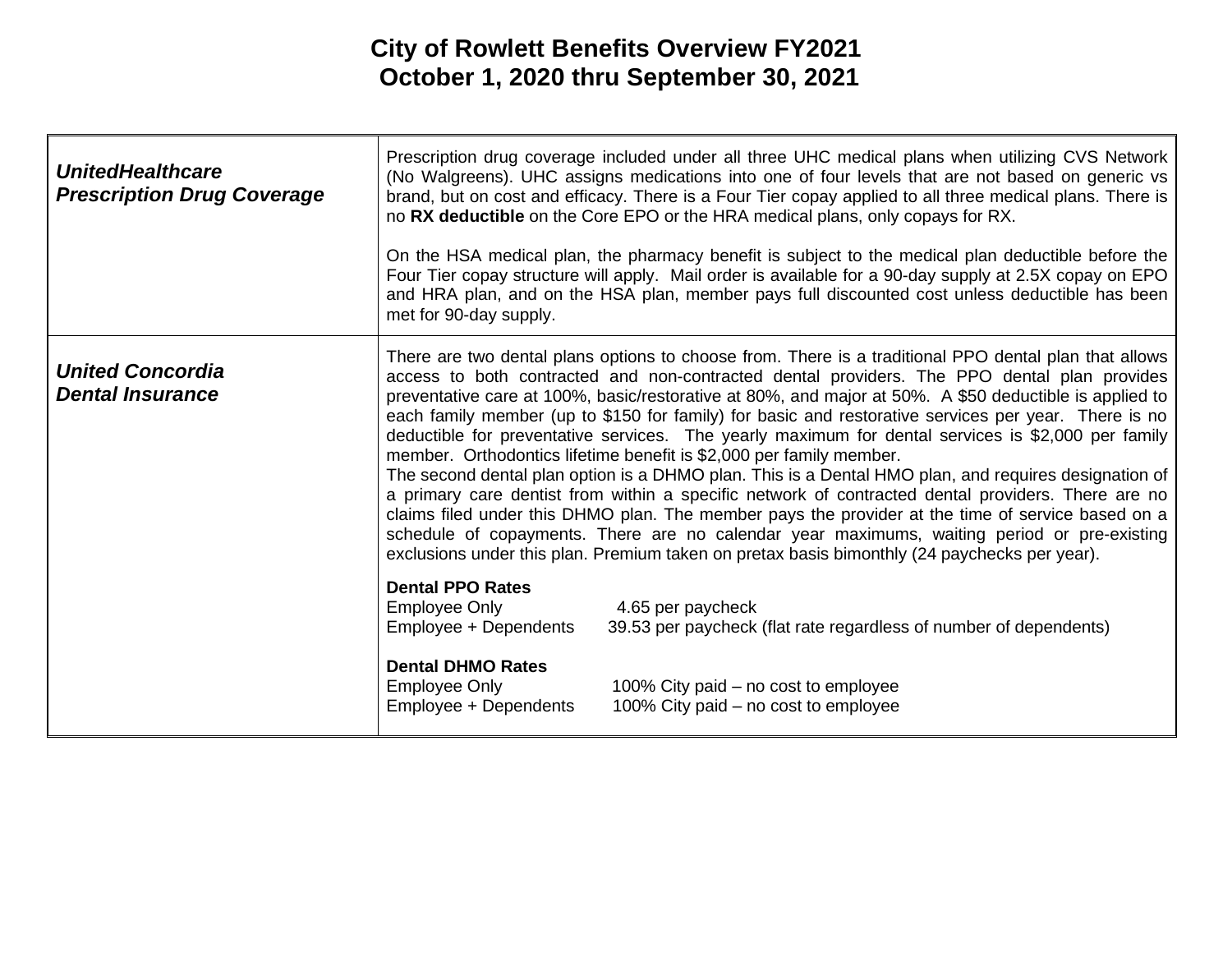| <b>Superior Vision</b><br><b>Voluntary Vision Plan</b>                                      | The City offers voluntary vision coverage through Superior Vision for employee and dependents. The<br>benefit provides both Participating Provider and Non-Participating Provider benefit levels. There is also<br>a contact lenses benefit that may be used in lieu of glasses. Premium on pretax basis bimonthly (24<br>paychecks per year).                                                                                                                                                                                                                                                                                                                               |                               |                                |                                                                                                                                                                                                                                                                                                                                                                                                                                                                                                             |                                |
|---------------------------------------------------------------------------------------------|------------------------------------------------------------------------------------------------------------------------------------------------------------------------------------------------------------------------------------------------------------------------------------------------------------------------------------------------------------------------------------------------------------------------------------------------------------------------------------------------------------------------------------------------------------------------------------------------------------------------------------------------------------------------------|-------------------------------|--------------------------------|-------------------------------------------------------------------------------------------------------------------------------------------------------------------------------------------------------------------------------------------------------------------------------------------------------------------------------------------------------------------------------------------------------------------------------------------------------------------------------------------------------------|--------------------------------|
|                                                                                             | Rates:                                                                                                                                                                                                                                                                                                                                                                                                                                                                                                                                                                                                                                                                       | Employee<br>Employee + Spouse | 3.11/paycheck<br>5.31/paycheck | Employee + Child(ren)<br>Employee + Family                                                                                                                                                                                                                                                                                                                                                                                                                                                                  | 5.62/paycheck<br>8.40/paycheck |
| <b>Mutual of Omaha</b><br><b>Basic Term Life</b><br>Insurance/AD&D                          | The City provides all full-time employees group Term Life/AD&D coverage in an amount equal to 2X<br>annual salary rounded to nearest thousand (up to a maximum of \$150,000) at no cost to employee.                                                                                                                                                                                                                                                                                                                                                                                                                                                                         |                               |                                |                                                                                                                                                                                                                                                                                                                                                                                                                                                                                                             |                                |
| <b>Mutual of Omaha</b><br><b>Supplemental Life Insurance/AD&amp;D</b>                       | Employee may elect to purchase additional voluntary Term Life/AD&D insurance 5X annual salary, up<br>to \$500,000 limit with a \$200,000 maximum guarantee issue limit. If employee elects voluntary life,<br>coverage may be purchased for their spouse and/or children. Spouse volume cannot exceed 50% of<br>employee coverage with a guarantee issue limited for spouse of \$50,000. Eligible children must be<br>under 26 and unmarried, and maximum benefit for child(ren) is \$10,000. Costs are based on age band<br>rates per 1,000 table. Voluntary life premiums will be paid on a post tax basis through payroll deduction<br>bimonthly (24 paychecks per year). |                               |                                |                                                                                                                                                                                                                                                                                                                                                                                                                                                                                                             |                                |
| <b>Mutual of Omaha</b><br><b>Long Term Disability Insurance</b>                             |                                                                                                                                                                                                                                                                                                                                                                                                                                                                                                                                                                                                                                                                              |                               |                                | All full-time employees are covered by a Long-term Disability insurance policy underwritten by MOH.<br>The city pays the premium 100% for the employee. Once disabled, there is a waiting period of 90<br>calendar days before benefits begin. The monthly benefit is 60% of the before-tax basic monthly<br>earnings (not to exceed \$7,000) less other income sources you may be eligible to receive such as<br>Social Security benefits, TMRS disability benefits or Worker's Compensation.              |                                |
| <b>Mutual of Omaha</b><br><b>Voluntary Short-Term Disability</b><br><i><b>Insurance</b></i> |                                                                                                                                                                                                                                                                                                                                                                                                                                                                                                                                                                                                                                                                              |                               |                                | All full-time employees have an option to purchase voluntary Short-Term Disability insurance<br>underwritten by MOH. Once disabled, there is a waiting period of 30 days before the benefits begin.<br>The weekly benefit is 60% of weekly earnings, not to exceed \$500 per week. The maximum benefit<br>period is 9 weeks. Any work-related injury is excluded. The premiums are based on age and salary and<br>will be paid on a post tax basis through payroll deduction bimonthly (24 check per year). |                                |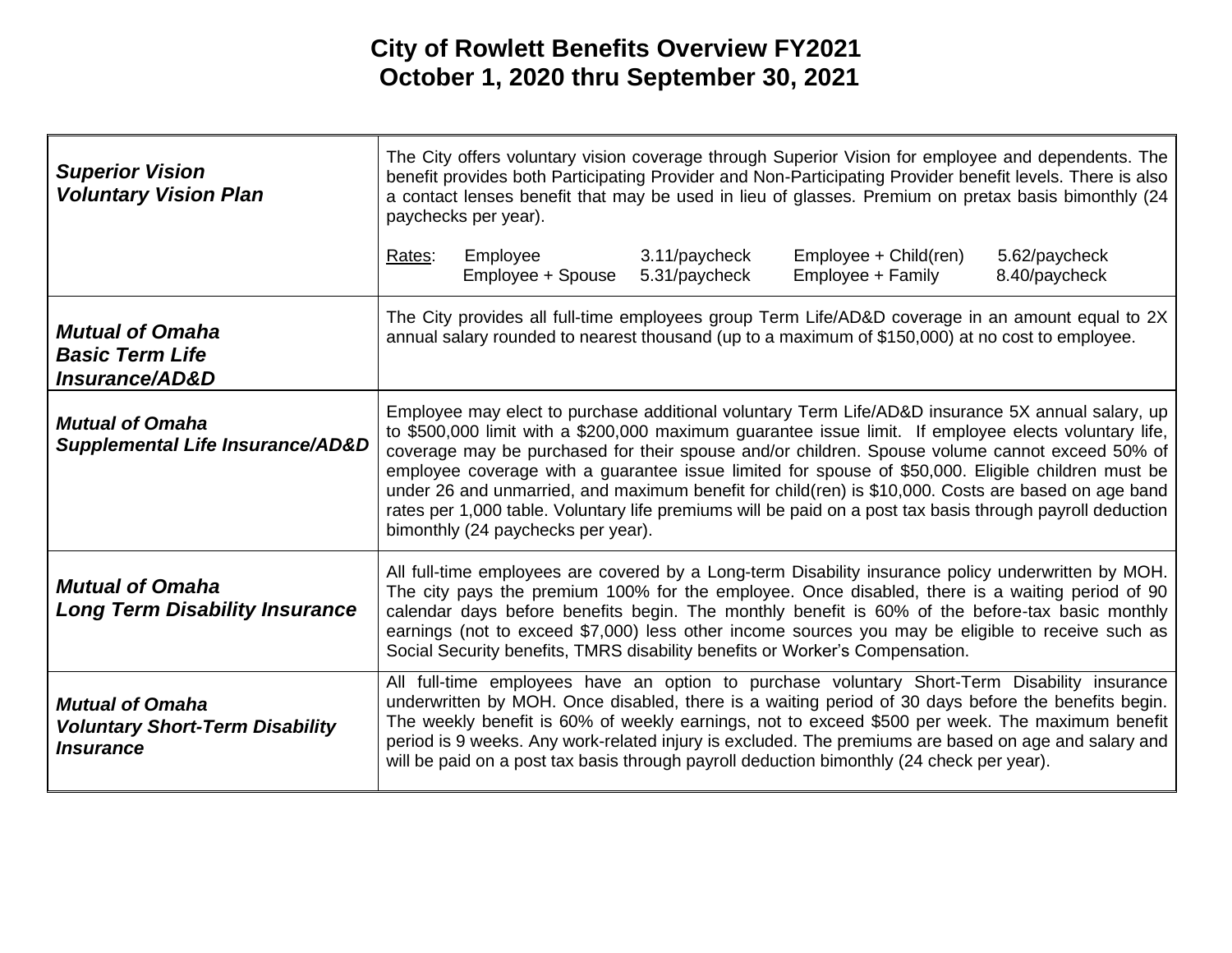| <b>IRS Section 125 Cafeteria Plan</b><br>UnitedHealthcare Administers via<br><b>Optum Bank</b><br><b>Healthcare FSA</b><br><b>Dependent Care FSA</b> | Option I: Premium Conversion Account. Employee share of medical, dental and/or vision premiums<br>will automatically be paid with pre-tax dollars via payroll deductions bimonthly. Employee may notify<br>employer in writing if they wish to pay with post tax deductions.<br><b>Option II:</b> Healthcare Flexible Spending Account (FSA). Employee designates an annual election per<br>plan year to pay (up to a maximum defined by city) for qualified medical/dental/optical expenses with<br>pre-tax dollars. Eligible expenses include, but are not limited to, copayments, deductibles, prescription<br>drugs, certain over-the-counter medications, eyeglasses, and contacts.<br>Option III: Dependent Care Assistance Plan (DCA). Employee designates an annual election per plan<br>year to pay daycare expenses with pre-tax dollars. Only expenses that allow you or spouse, if married,<br>to work are eligible for reimbursement. Maximum allowed by IRS is \$5,000 filing jointly, or \$2,500<br>single.<br>FSA and DCA accounts are paid on pretax basis via payroll deductions bimonthly (24 paychecks per<br>year). |
|------------------------------------------------------------------------------------------------------------------------------------------------------|------------------------------------------------------------------------------------------------------------------------------------------------------------------------------------------------------------------------------------------------------------------------------------------------------------------------------------------------------------------------------------------------------------------------------------------------------------------------------------------------------------------------------------------------------------------------------------------------------------------------------------------------------------------------------------------------------------------------------------------------------------------------------------------------------------------------------------------------------------------------------------------------------------------------------------------------------------------------------------------------------------------------------------------------------------------------------------------------------------------------------------------|
| <b>Health Saving Account</b><br>UnitedHealthcare Administers via<br><b>Optum Bank</b>                                                                | If employee elects the H.S.A plan option (High Deductible Health Plan with no copay for medical), they<br>will have an opportunity to open a Health Saving Account, a tax-advantaged savings account.<br>Employee is eligible to receive tax-free reimbursement for qualified health expenses not covered by<br>insurance as defined by Section 213(d) of the Tax Code. Employee will have opportunity to fund their<br>Health Savings Account via bimonthly payroll deductions. The city will match funding amounts dollar for<br>dollar up to maximum of \$250 for individual and \$500 for family coverage when employee elects pre-<br>tax payroll deduction funding option.                                                                                                                                                                                                                                                                                                                                                                                                                                                         |
| <b>Rowlett Community Centre</b>                                                                                                                      | The Rowlett Community Centre is located at 5300 Main Street and is equipped with a 2500 square foot<br>Fitness Center designed to provide user with a total body workout, two Racquetball Courts, Aerobics<br>Room and two full size gymnasiums. All full-time employees will receive free individual membership to<br>the Rowlett Community Centre and free admission to the Wet Zone Family Water Park. Full-time<br>employee's immediate family members will be eligible for discounted membership fees to the Rowlett<br>Community Centre and discounted admission fees to the Wet Zone Family Water Park. Community<br>Centre fees are based on either resident or non-resident status. Employee family members will be<br>eligible for 50% reduction applicable fees.                                                                                                                                                                                                                                                                                                                                                              |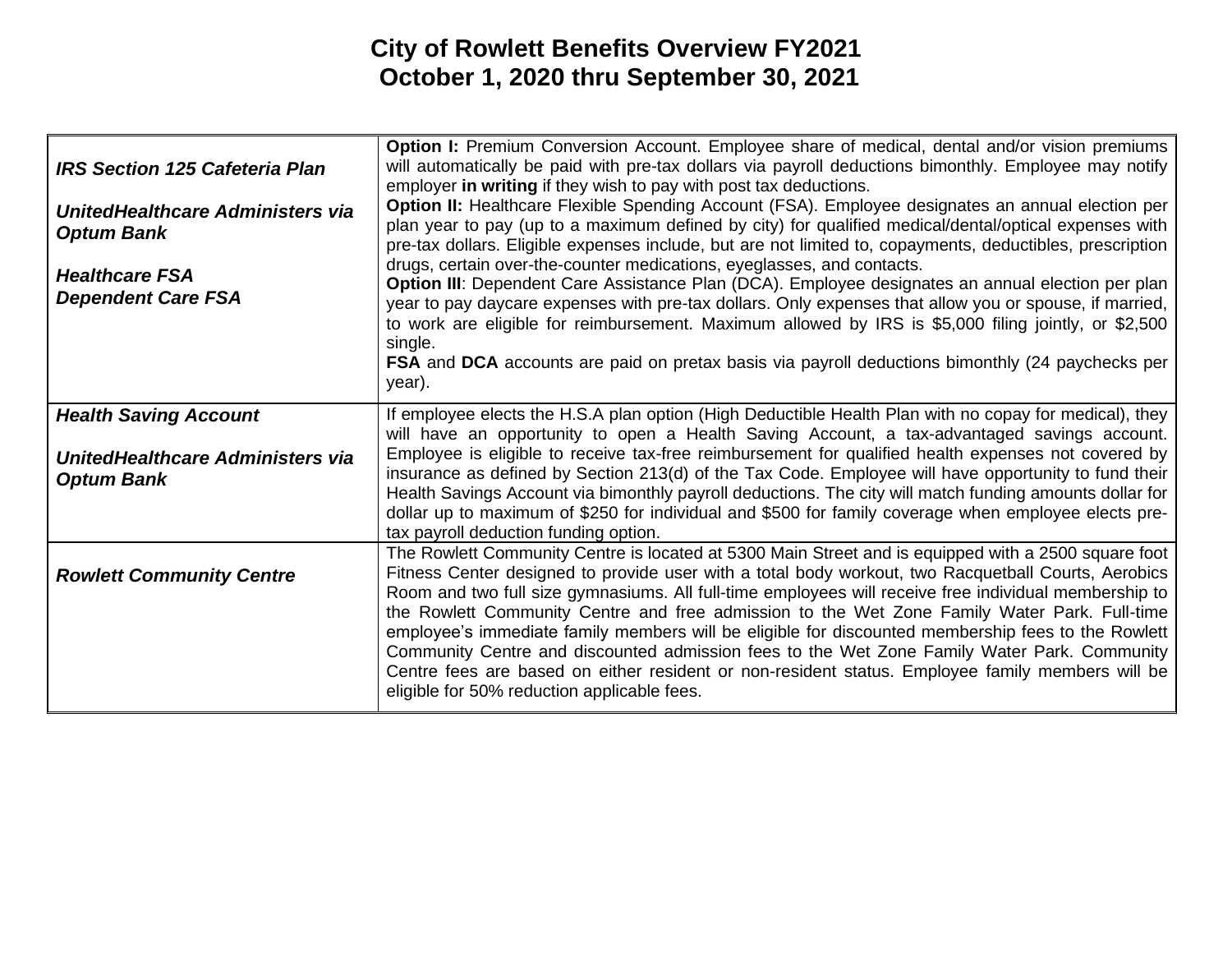| <b>Employee Assistance Program</b><br>(EAP)                          | The Employee Assistance Program provided by Alliance work partners is a strictly confidential<br>counseling program provided free for employees and their dependents. The EAP provides a wide<br>variety of counseling and referral services. The program allows for up to six counseling sessions with a<br>licensed professional counselor for each person/issue at no cost in a twelve-month rolling period.<br>Employees and dependents do not have to be covered on the city's group health insurance to use this<br>benefit. Employees can contact Alliance work partners directly at 800-343-3822, 24 hours a day, 7<br>days a week.                                                                                                                                                                                                                                                                                                                                                                                                                                                       |
|----------------------------------------------------------------------|---------------------------------------------------------------------------------------------------------------------------------------------------------------------------------------------------------------------------------------------------------------------------------------------------------------------------------------------------------------------------------------------------------------------------------------------------------------------------------------------------------------------------------------------------------------------------------------------------------------------------------------------------------------------------------------------------------------------------------------------------------------------------------------------------------------------------------------------------------------------------------------------------------------------------------------------------------------------------------------------------------------------------------------------------------------------------------------------------|
| <b>Texas Municipal Retirement</b><br><b>System</b>                   | TMRS administers a retirement plan for municipal employees that is funded by the contributions of its<br>members, its member cities and the interest earned from investment of those deposits. As a member of<br>TMRS, if you meet the eligibility requirements and retire with TMRS, you are guaranteed a retirement<br>annuity for as long as you live. A mandatory contribution of 7% of your gross salary will be deposited<br>on a pre-tax basis into your individual account. The City matches your deposits at a rate of 2:1. When<br>you retire, the city's contributions plus interest will be combined with your deposits and interest. The<br>combined total is used to pay your monthly retirement benefit. City of Rowlett employees are eligible to<br>retire with 5 years of service at age 60, or after 20 years of service at any age. You only receive the<br>city's contributions in the form of a monthly payment when you retire. If at any time you leave City<br>service and choose to receive your deposits and interest, you will not receive the city's matching funds. |
| <b>Voluntary Deferred Compensation</b><br><b>457 Retirement Plan</b> | ICMA-RC is a supplemental 457 retirement plan that is fully funded by the employee on a voluntary<br>basis. The employee may choose the type of investment options and investment amount per pay<br>period. The IRS determines the maximum deferral each calendar year. Employee designated amount<br>is payroll deducted pre-tax. Employees can enroll, change, or cancel deferrals at any time.                                                                                                                                                                                                                                                                                                                                                                                                                                                                                                                                                                                                                                                                                                 |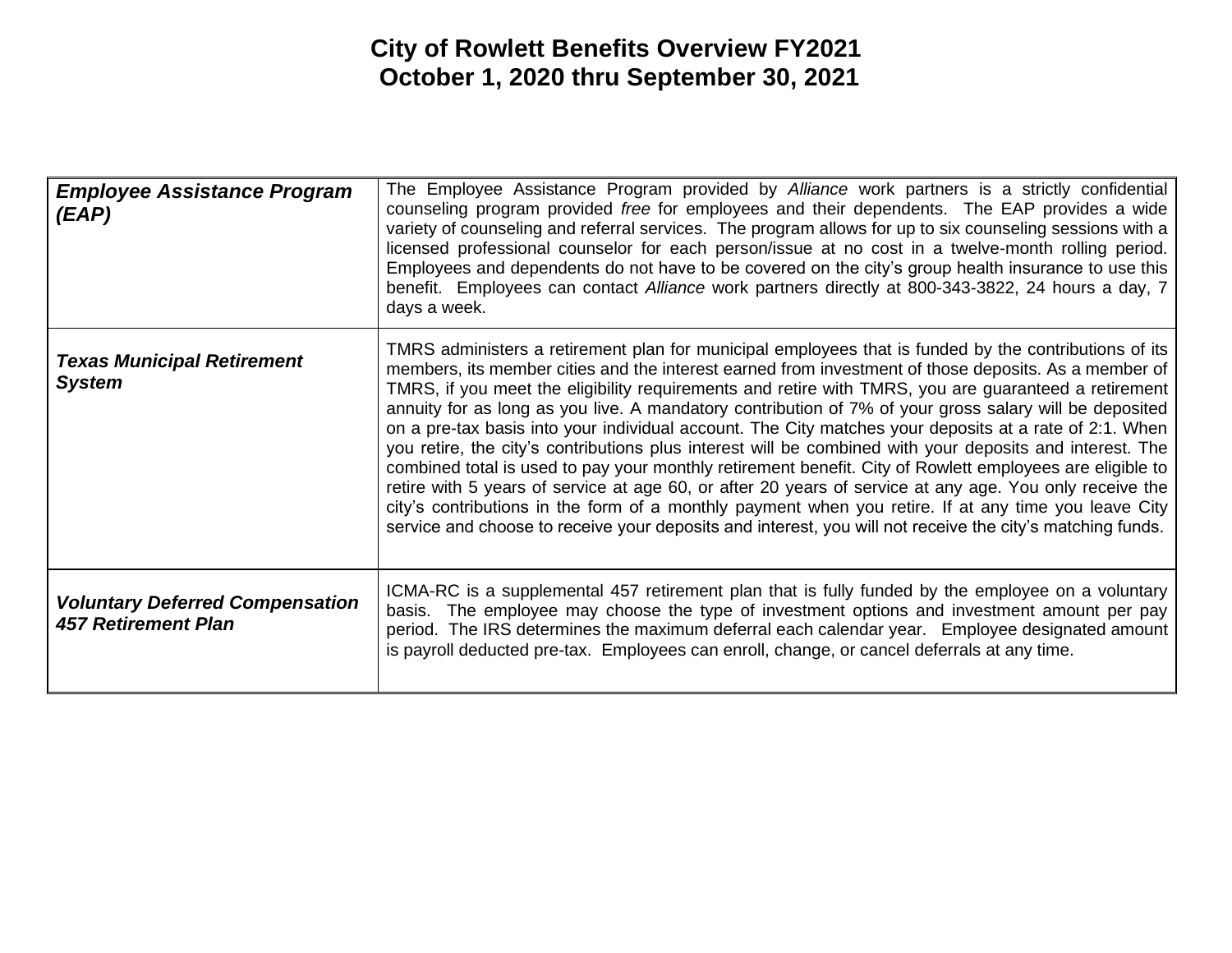| <b>Longevity Pay</b> | Regular full-time and regular part-time employees working 20 or more hours per week shall be entitled<br>to receive stability pay for each year of service, not to exceed 25 years. The longevity pay begins in the<br>13 <sup>th</sup> month of employment, and is \$4.00 per month for each year of service for full-time and \$2.00 per<br>month for each year of service for part-time. Stability payment is made annually on the first regular<br>payday in December.                                                                                                                                                                                                                                                                                                                                                                                                                               |
|----------------------|----------------------------------------------------------------------------------------------------------------------------------------------------------------------------------------------------------------------------------------------------------------------------------------------------------------------------------------------------------------------------------------------------------------------------------------------------------------------------------------------------------------------------------------------------------------------------------------------------------------------------------------------------------------------------------------------------------------------------------------------------------------------------------------------------------------------------------------------------------------------------------------------------------|
| <b>Holidays</b>      | The City provides 10 paid holidays per calendar year as follows:<br>New Year's Day, Martin Luther King Day, Memorial Day, Independence Day, Labor Day, Thanksgiving<br>Day, Day after Thanksgiving, Christmas Eve, Christmas Day, and *Personal/Floating Holiday (1) day<br>designated by employee. *September 11 <sup>th</sup> is recognized as the floating holiday for Firefighter<br>personnel.                                                                                                                                                                                                                                                                                                                                                                                                                                                                                                      |
| <b>Vacation</b>      | Eligible employees accrue vacation leave with the completion of each pay period. Vacation leave may<br>be requested and approved upon hire, with no waiting period. Employees may accumulate vacation<br>leave to a maximum of three times the annual accrual rate.<br><b>Full-time (Excluding Fire Dept Shift Employees)</b><br>Less than one year 10 days (3.077 hours per pay period)<br>15 days (4.615 hours per pay period)<br>One to 10 years<br>Over 10 years<br>20 days (6.153 hours per pay period)<br>Part-time employees who work at least 20 but less than 40 hours per week earn vacation at the same<br>rate as a full time employee but proportionate to actual hours worked each pay period.<br><b>Fire Department Shift Employees</b><br>Five 24-hour shifts<br>Less than one year<br>One to 10 years<br>Seven and one-half (7.5) 24-hour shifts<br>Over 10 years<br>Ten 24-hour shifts |